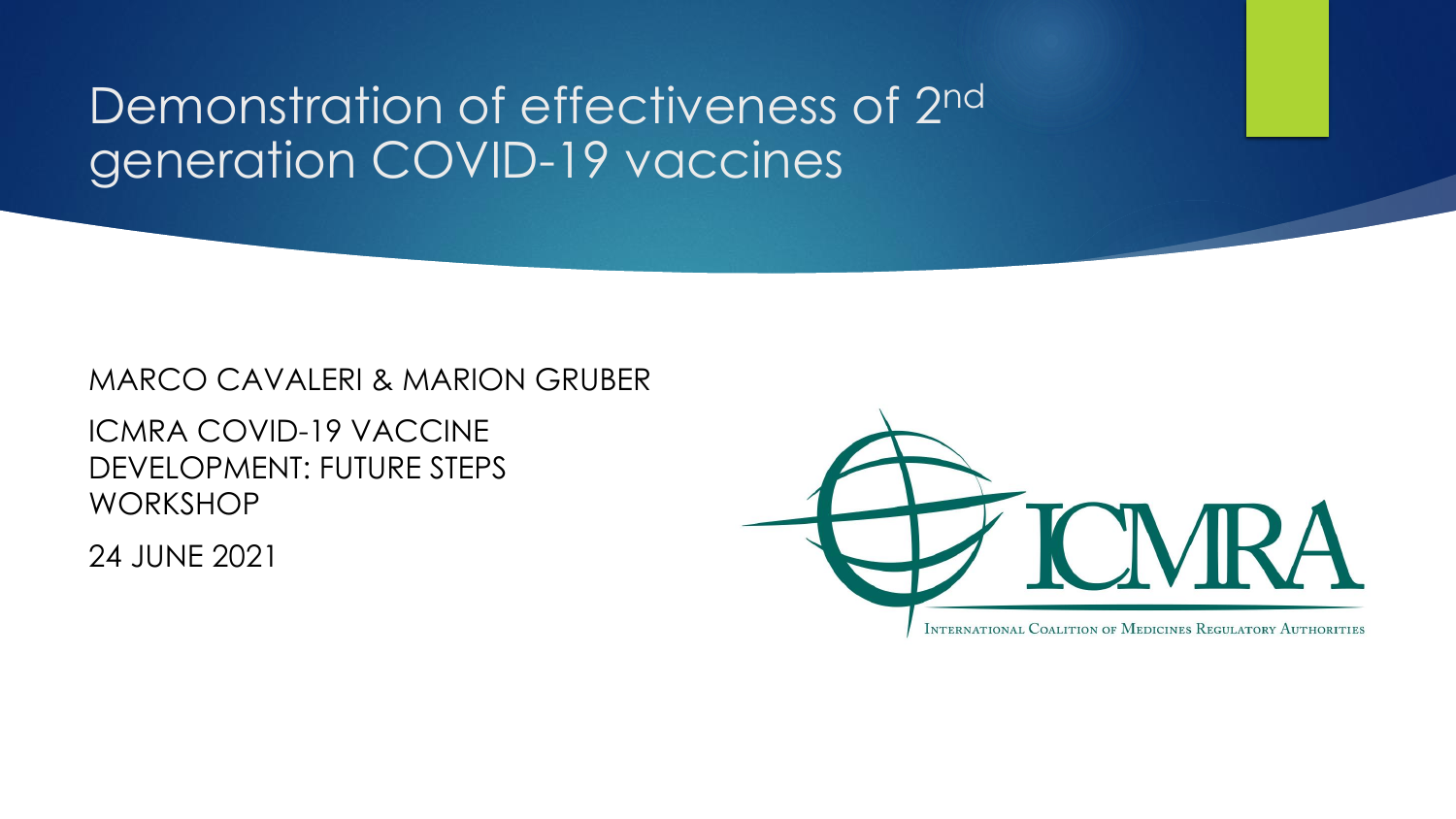

# **Demonstration of effectiveness of 2 nd generation COVID-19 vaccines**

#### Factors to consider:

- **Epidemiology and trajectory of the pandemic (may be** country specific)
	- ▶ e.g., high prevalence of SARS-CoV-2 circulation vs. low prevalence of SARS-CoV-2 circulation

Proposed use of 2<sup>nd</sup> generation vaccine, i.e.,

**Local for primary series** 

 used for booster vaccinations based on primary series with other COVID-19 vaccines (heterologous boost, mix & match)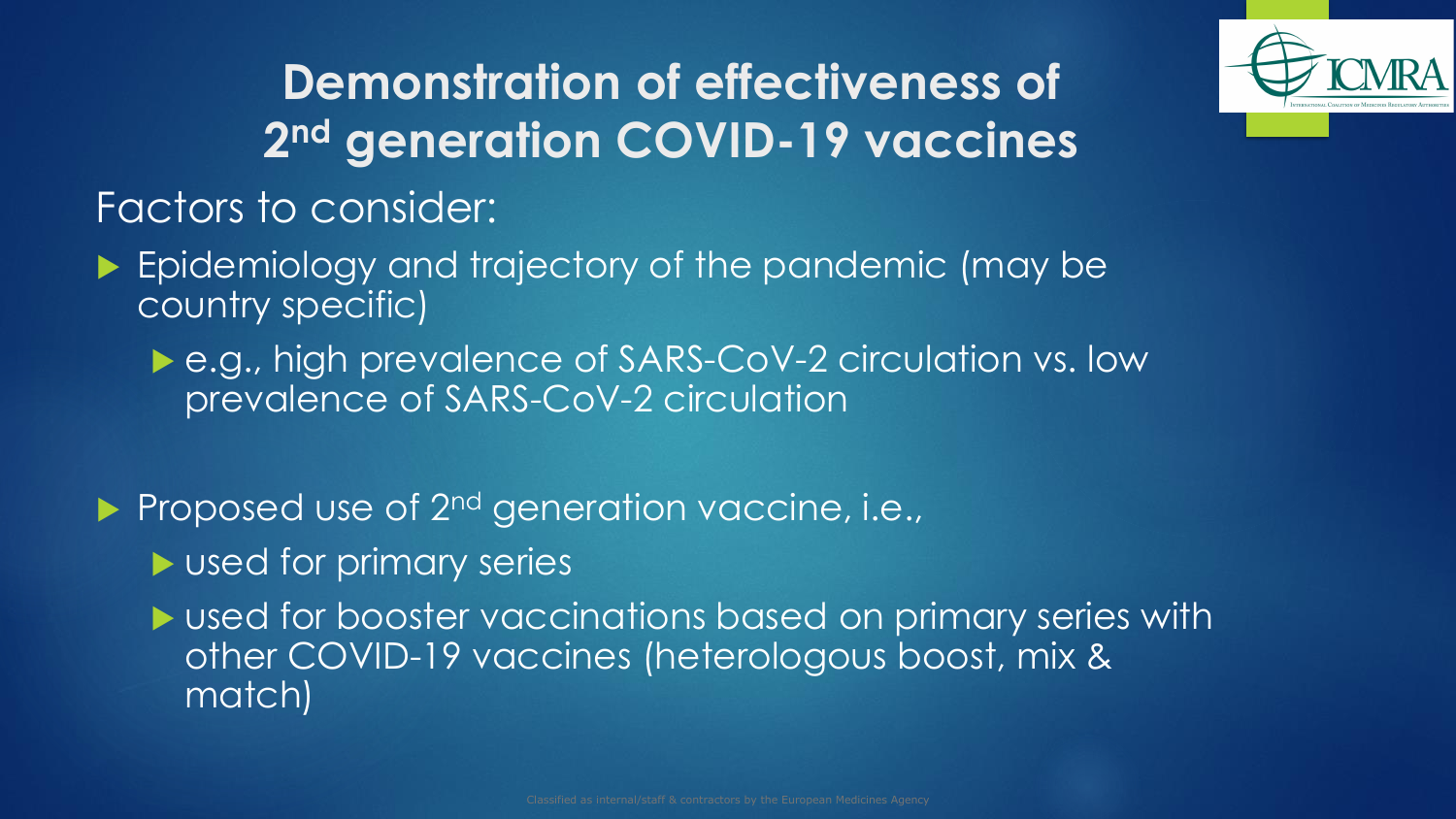### **Approaches to Authorization & Licensure of 2 nd Generation COVID-19 vaccines**



- **Randomized placebo-controlled trials provide most reliable** data regarding the efficacy
	- Performed properly, with prospectively determined and agreed upon endpoints and success criteria
	- ▶ Can still be ethically performed when they promote equity and vaccine access

#### Alternative approaches to demonstrating vaccine efficacy

- Relative efficacy studies using noninferiority and/or superiority designs
	- Need discussions on appropriate comparator, endpoints and NI margins
- ▶ Human challenge studies
	- **Endpoints**
	- Number of participants
	- **Risks to participants**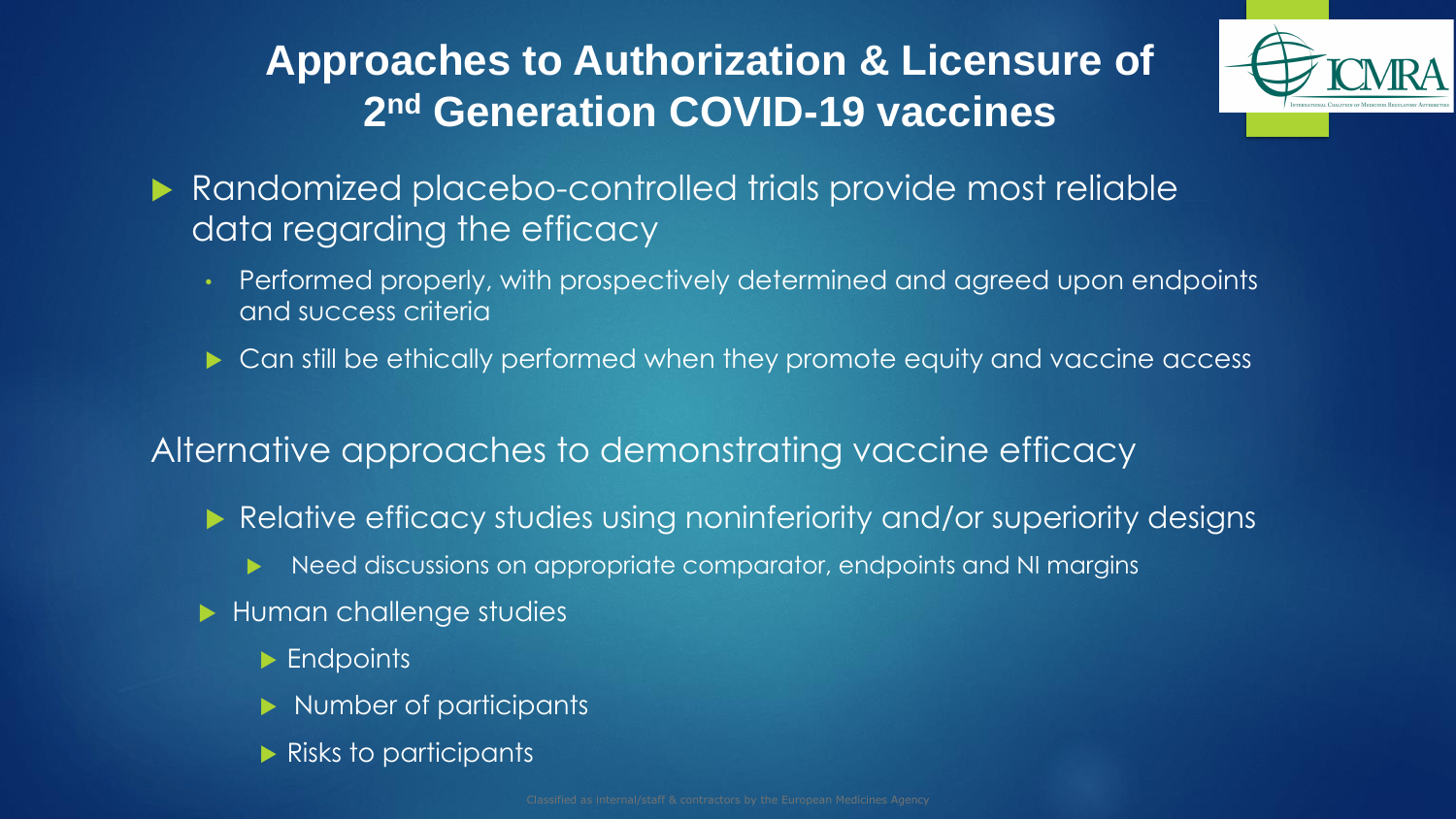**Approaches to Authorization & Licensure of 2 nd Generation COVID-19 vaccines**



Immunogenicity (bridging) studies

➢ To assess effectiveness of 2nd generation COVID-19 vaccines if controlled clinical endpoint efficacy studies are no feasible

▶ Choice of Immune marker, e.g., neutralizing antibody

▶ Choice of endpoints, e.g., GMT, seroresponse rates

**Prespecified statistical criterial** 

Non-inferiority *vs* superiority